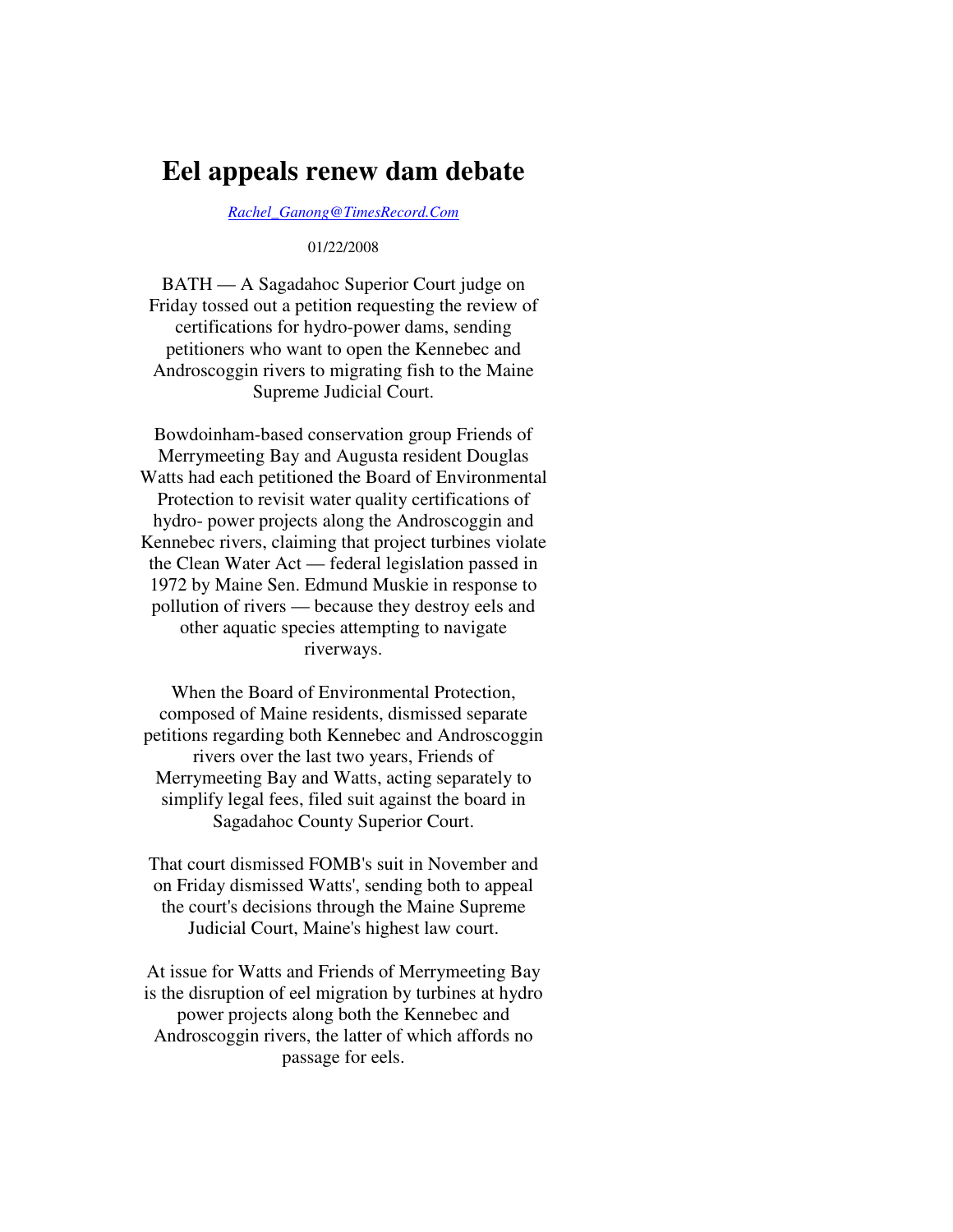The plaintiffs say the Board of Environmental Protection should modify water quality certificates, a requirement for obtaining licensure for the projects from the Federal Energy Regulatory Commission, to require provision for migration of eels and other fish.

Such an amendment would allow the state to request that FERC make provisions for the passage of eels a condition for dam licenses, which in most cases permit a project's operation for 30 to 50 years. The next license for an affected dam — for a project on the Little Androscoggin River — comes up for review in 2019, according to state officials.

But a review every half century isn't sufficient for the petitioners, who claim turbines adversely affected eels and other species.

"You could actually have a population of eels go extinct because no one is going to open up those licenses for 49 years," said Ed Friedman, Friends of Merrymeeting Bay board chairman. "That's not what the Clean Water Act had in mind."

Watts started his fight to open eel passages eight years ago after seeing dead eels near a hydro plant while fishing on Cobbossee Stream in Gardiner.

"I said this is obviously a fish kill and this is illegal," Watts said. "That's what I've been doing since then: trying to get the (Department of Environmental Protection) to enforce the law. To me this is no different than somebody dumping a chemical into the water and all the fish going belly up."

## **Solutions**

Friedman and Watts maintain changes to dams would cost relatively little and could be as simple as placing screens in front of turbines to prevent eels from swimming through them. Solutions could also include nocturnal shutdown of turnbines during eels' fall migration season, as is done on the Presumpscot River, Watts said.

Both Friedman and Watts have spoken to dam owners about making allowances at the dams for eels, but the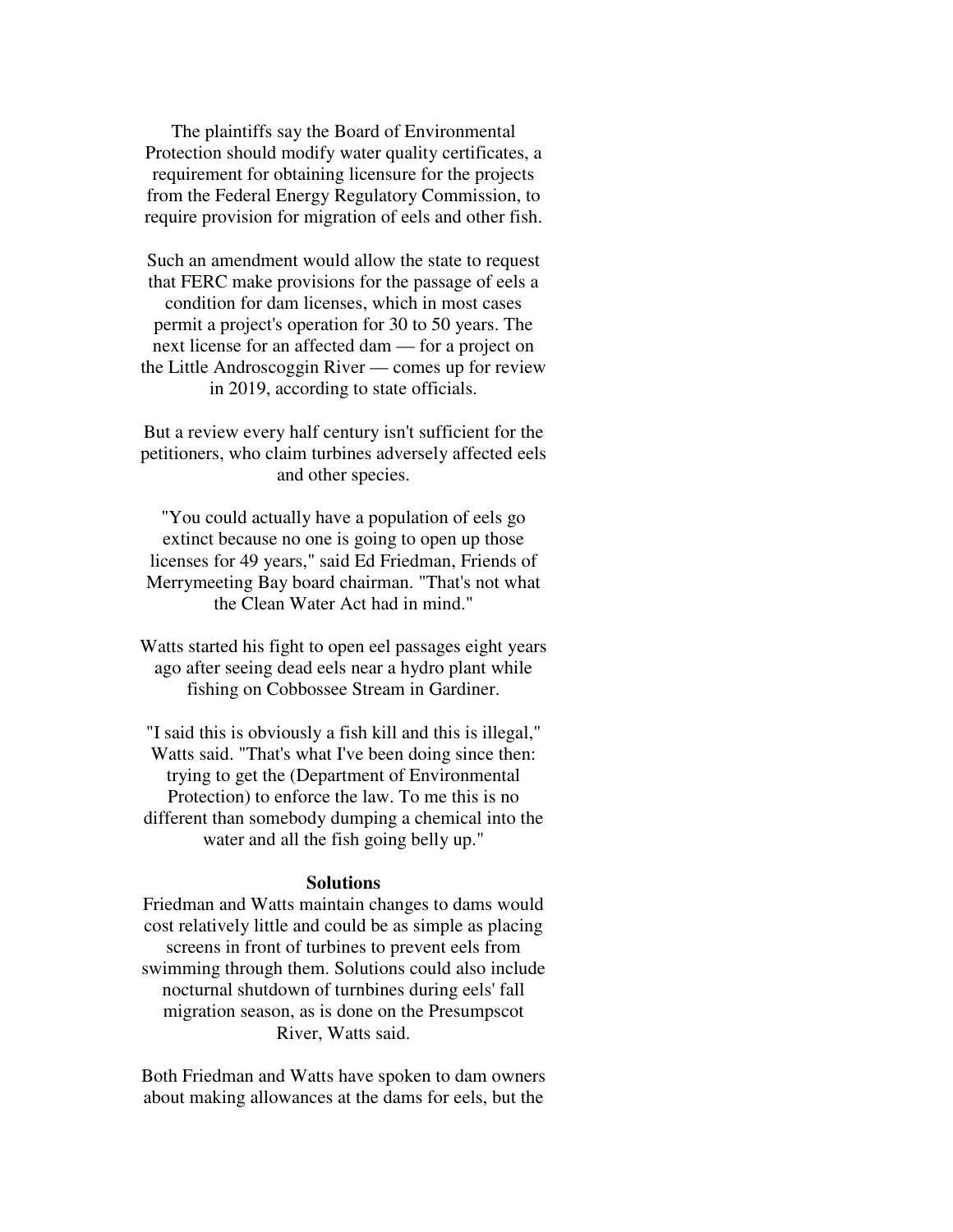response of dam owners has failed to satisfy them.

"The position that all the hydro owners have taken in response to the appeals is that adequate provision is being made," said F. Allen Wiley, director of business and regulatory affairs for FPL Energy, which operates 24 hydro electric plants throughout the state.

Wiley maintains that FPL Energy, just one of the hydroelectric power project operators on the Kennebec and Androscoggin, has met all the state requirements for operating its plants.

"We take our direction from the resource agencies that are managing the species," he said.

And thus far, river management plans, which have guided FPL Energy's \$20 million investment in fish passages and environmental improvements, don't require provision for eels or other catadromous species, he said.

State agencies don't require eel passageways because no one on the east coast has ever requested them, according to Gail Wipplehauser, a scientist for Maine's Department of Marine Resources.

"Eels were not a species of concern before 1995 or 1996," she said, after a research documenting a decrease in yellow eels was published and after existing Maine hydro plants had been licensed.

While that research drew attention to eels, Maine hydro plants had already received licenses, many of which do not include a provisions to add new conditions for operation.

"The best time to request passages is when the project is up for relicensing. It makes it easier for the agency to request passages," she said.

To draw more attention to the plight of eels on Maine Rivers, Watts lobbied the U.S. Fish and Wildlife Service to reclassify the eels as an endangered species. That request was denied on Feb. 1, 2007.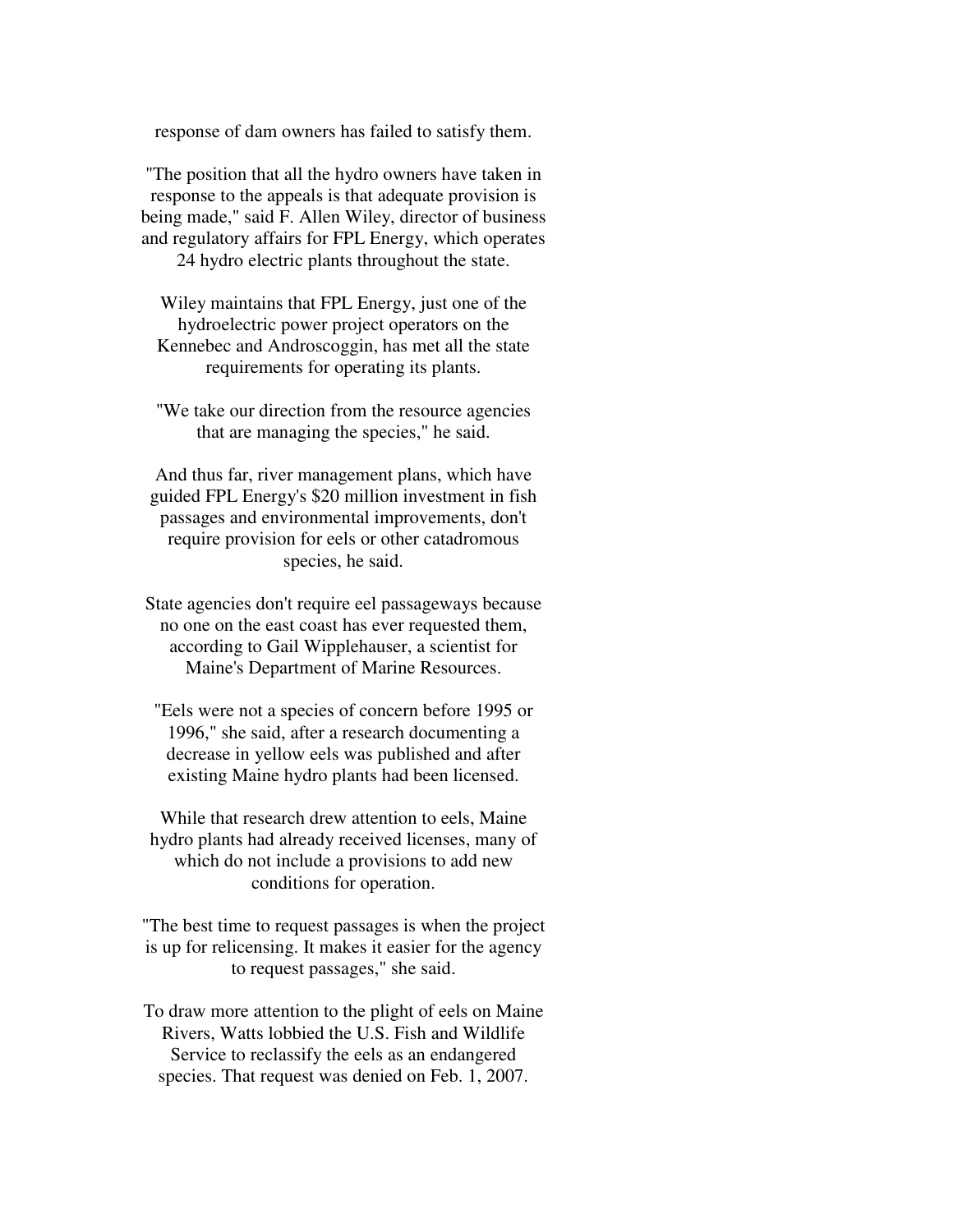Not even a change in classification would trigger reconsideration of a hydro plant's license, Wipplehauser said.

The Department of Marine Resources, which counts eels along the Kennebec, said eel populations have fluctuated from year to year, but the Kennebec, which has one eel passage, to allow fish downriver passage, attracts more eels to the mouth of the river compared to the Androscoggin, which does not have a downriver passage.

Wipplehauser can only speculate about reasons for the difference, but said the absence of eel passageways on both rivers does not necessarily impact the eel population that, as a whole, stretches from Canada to South America.

"Even though something that happens at one dam may be upsetting, it might not affect the whole population," she said. "That said, we request passage whenever we can.

At the prospect of waiting decades for another relicensing opportunity, Friends of Merrymeeting Bay and Watts began petitioning the Department of Environmental Protection to revisit its certification of the dams and initiate change sooner. "We just want safe passage for the fish," Watts said.

## **Defining boundaries**

But Assistant Attorney General Jan McClintock, who is representing the Department of Environmental Protection, said the appeals have less to do with securing a hearing for eels than with the separation of judiciary and enforcement powers.

"Is a court prevented by a separation of powers clause from reviewing that decision," she said, in framing the issue and suggesting a court ruling could infringe on the responsibilties of state agencies to enforce license restrictions.

"This is a very narrow legal question," she said.

On the appeal also hinges the first step towards